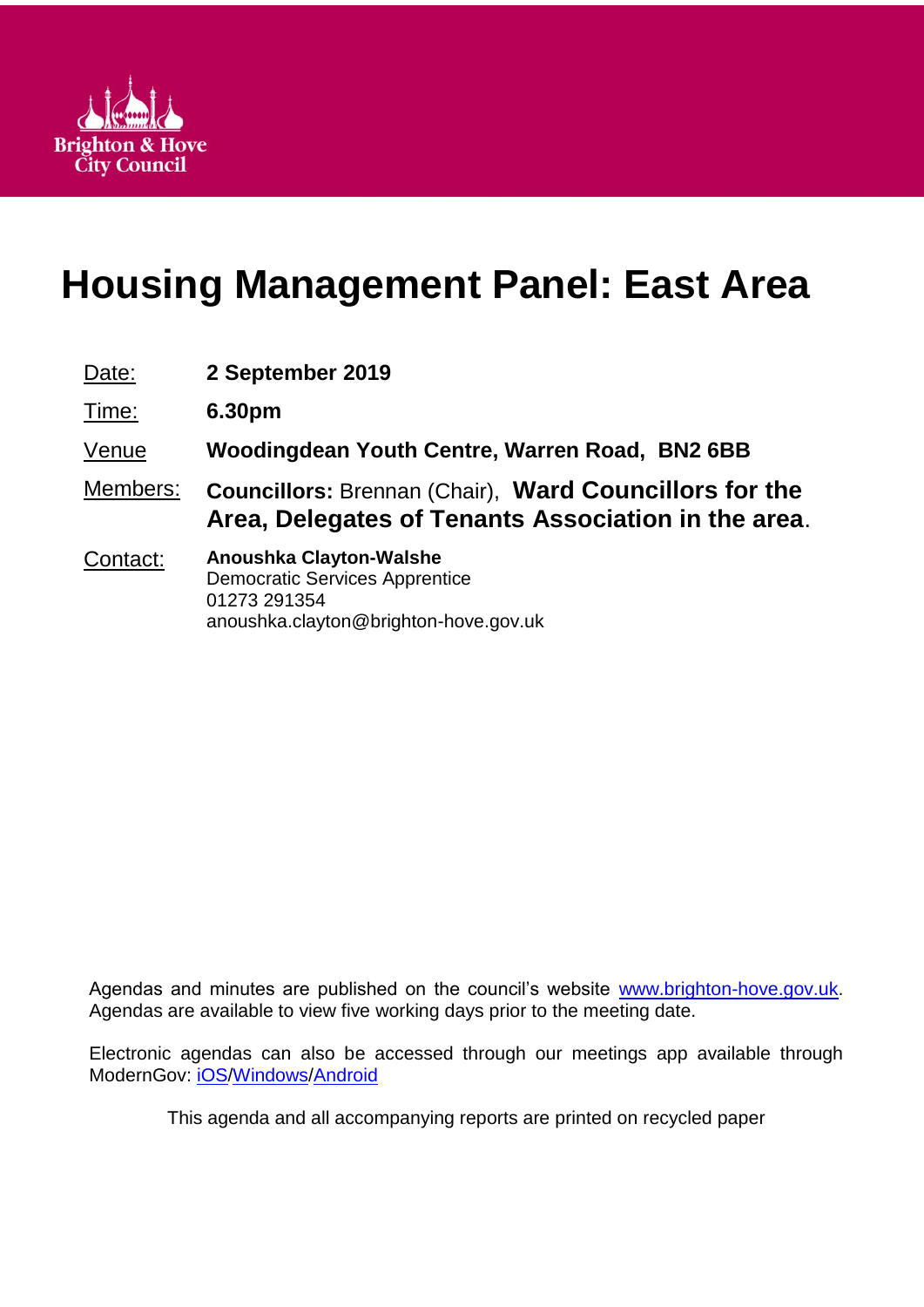# **AGENDA**

|    | <b>PART ONE</b>                                                                                                                                                        |           |
|----|------------------------------------------------------------------------------------------------------------------------------------------------------------------------|-----------|
| 14 | <b>WELCOME AND INTRODUCTIONS</b>                                                                                                                                       |           |
| 15 | <b>APOLOGIES</b>                                                                                                                                                       |           |
| 16 | <b>CHAIR'S COMMUNICATIONS</b>                                                                                                                                          |           |
| 17 | <b>MINUTES OF THE PREVIOUS MEETING</b>                                                                                                                                 | $5 - 10$  |
|    | Minutes of the meeting held on 3 June 2019 (copy attached).                                                                                                            |           |
| 18 | <b>RESIDENTS QUESTION TIME</b>                                                                                                                                         | $11 - 34$ |
|    | Responses to items raised at the Tenant Only Meeting held on 20 June<br>(East), 27 June (North), 19 June (West), 26 June (Central) (copy attached<br>as 'blue pages'). |           |
| 19 | YOUTH SERVICE UPDATE AND USE OF HOUSING REVENUE<br><b>ACCOUNT FUNDING</b>                                                                                              | $35 - 94$ |
| 20 | <b>ANY OTHER BUSINESS</b>                                                                                                                                              |           |

# **21 DATE OF THE NEXT MEETING**

The date of the next meeting would be the 21 October 2019.